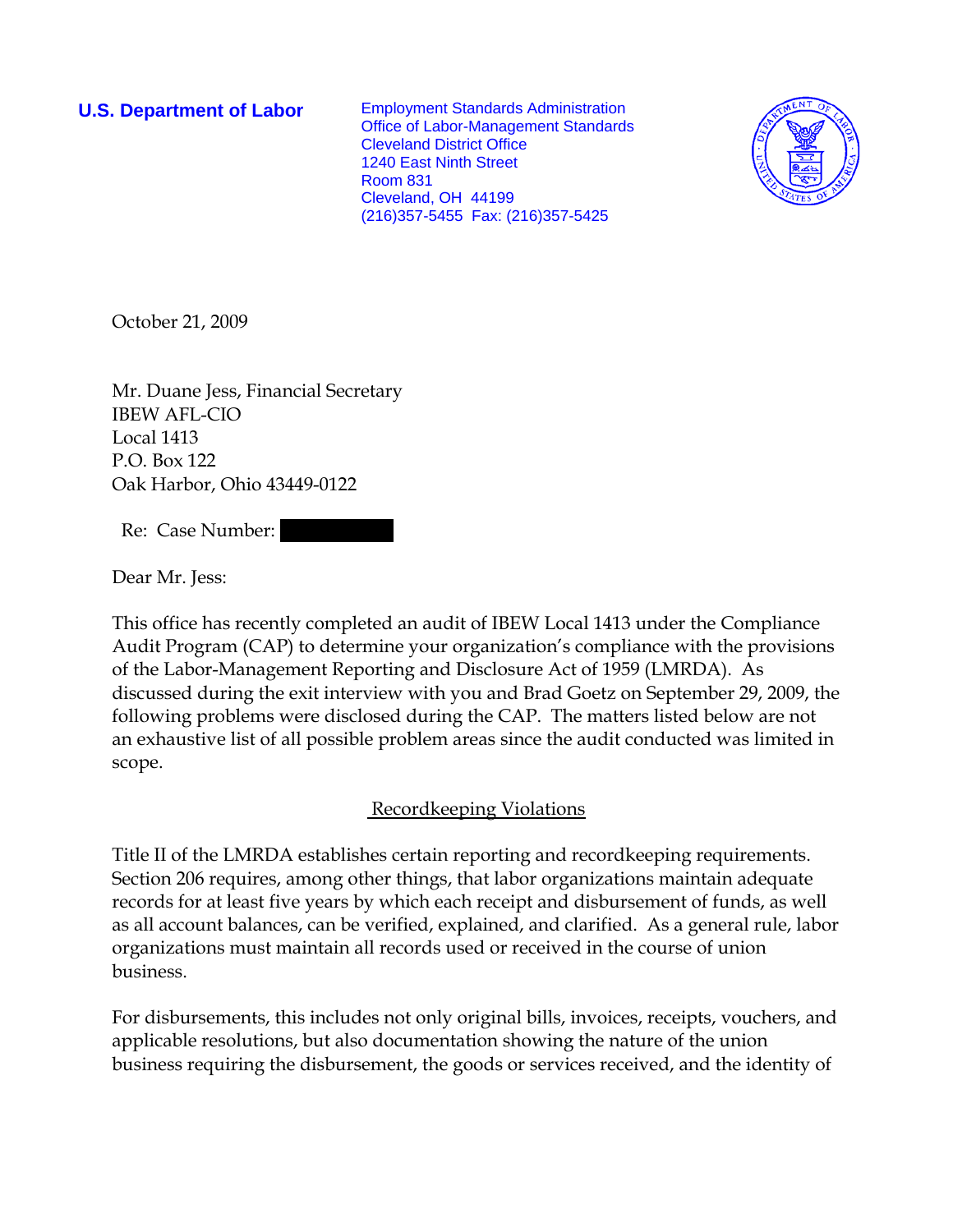Mr. Duane Jess October 21, 2009 Page 2 of 5

the recipient(s) of the goods or services. In most instances, this documentation requirement can be satisfied with a sufficiently descriptive expense receipt or invoice. If an expense receipt is not sufficiently descriptive, a union officer or employee should write a note on it providing the additional information. For money it receives, the labor organization must keep at least one record showing the date, amount, purpose, and source of that money. The labor organization must also retain bank records for all accounts.

The audit of Local 1413's 2008 records revealed the following recordkeeping violations:

1. Credit Card Expenses

Local 1413 did not retain adequate documentation for credit card expenses incurred by Financial Secretary Jeff Gluza totaling at least \$74.02. For example, no receipts were available for the purchase of the union's post office box number at the United States Postal Service, a card purchased at Meijer, and a withdrawal for parking.

As previously noted above, labor organizations must retain original receipts, bills, and vouchers for all disbursements. The president and treasurer (or corresponding principal officers) of your union, who are required to sign your union's LM report, are responsible for properly maintaining union records.

2. Dues and Initiation Fees Records

Local 1413 did not retain adequate documentation for income received and deposited during the audit period. For example, several employer dues check-off lists and receipts of four new members' initiation fees collected were not supported by any documentation. Although all receipts were recorded in the union's monthly financial statements and deposited into the union's bank account, a record recording the source of the income was not retained. Union receipts records must include an adequate identification of all money the union receives. The records should show the date and amount received, and the source of the money.

3. Executive Board Meeting Minutes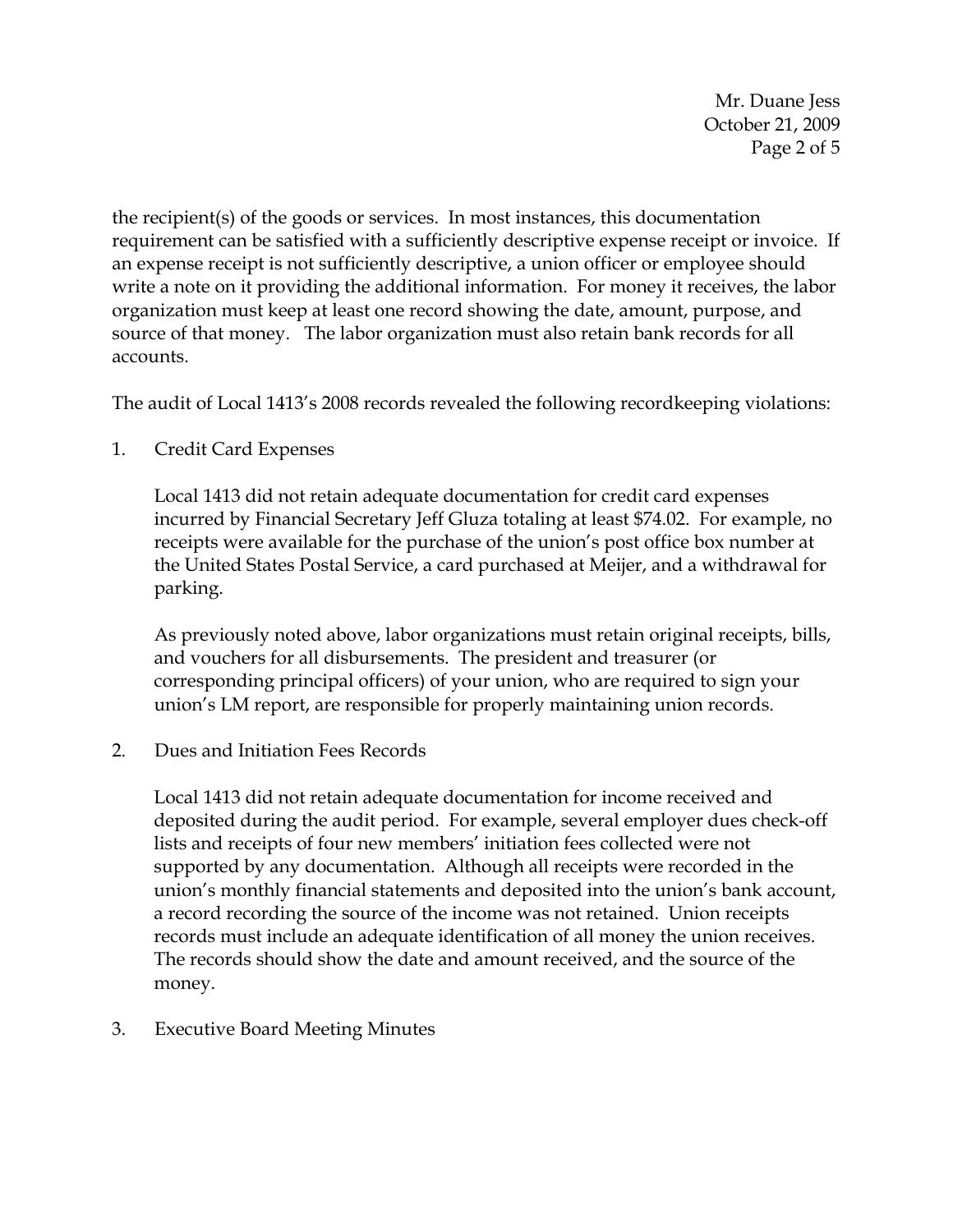Mr. Duane Jess October 21, 2009 Page 3 of 5

During the audit, you and President Brad Goetz advised OLMS that the executive board authorized monthly expenses at its monthly meetings and presents them at the membership meetings. However, Local 1413 failed to maintain executive board meeting minutes for February, March, August, October, and December 2008. Article XIX of Local 1413's Bylaws requires that the executive board authorizes monthly expenditures. Minutes of all membership or executive board meetings must report any disbursement authorizations made at those meetings.

Based on your assurance that Local 1413 will retain adequate documentation in the future, OLMS will take no further enforcement action at this time regarding the above violations.

## Reporting Violations

1. Failure to File Bylaws

The audit disclosed a violation of LMRDA Section 201(a), which requires that a union submit a copy of its revised constitution and bylaws with its LM report when it makes changes to its constitution or bylaws. Local 1413 amended its constitution and bylaws in 1991, but did not file a copy with its LM report for that year.

Local 1413 has now filed a copy of its constitution and bylaws.

2. Failure to File Financial Reports

The audit disclosed a violation of LMRDA Section 201(b), which requires labor organizations to file annual financial reports disclosing their financial condition and operations. Local 1413 failed to file their LM-3 report for fiscal year end December 31, 2008.

The law requires the president and treasurer or other corresponding principal officers of each labor organization to file an annual financial report with the Office of Labor-Management Standards (OLMS) within 90 days after the end of its fiscal year.